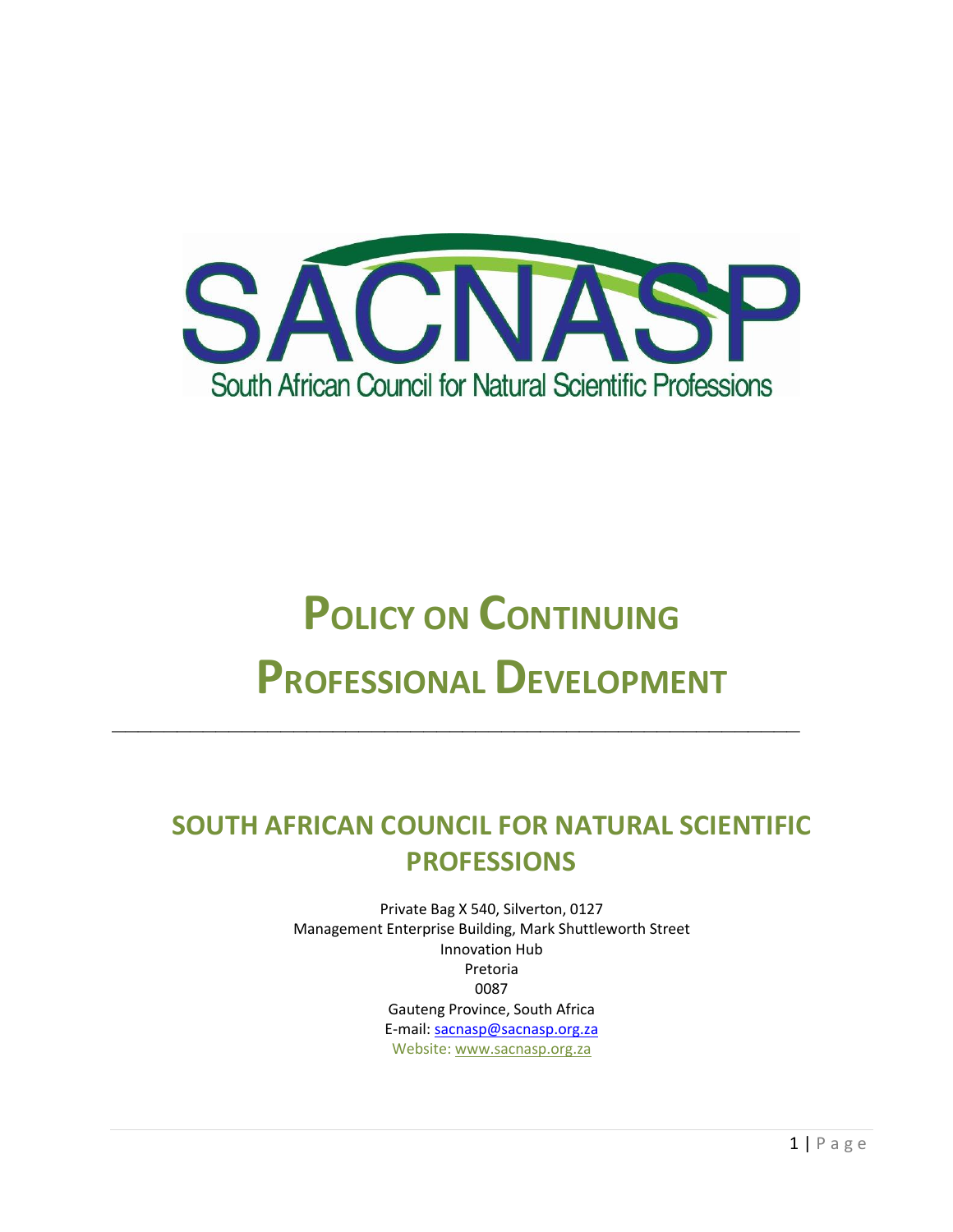\_\_\_\_\_\_\_\_\_\_\_\_\_\_\_\_\_\_\_\_\_\_\_\_\_\_\_\_\_\_\_\_\_\_\_\_\_\_\_\_\_\_\_\_\_\_\_\_\_\_\_\_\_\_\_\_\_\_\_\_\_\_\_\_\_\_\_\_\_\_\_\_\_\_\_\_\_\_\_\_\_\_\_\_\_\_\_\_\_\_\_\_\_\_\_\_\_\_\_\_\_\_\_\_\_ Policy on Continuing Professional Development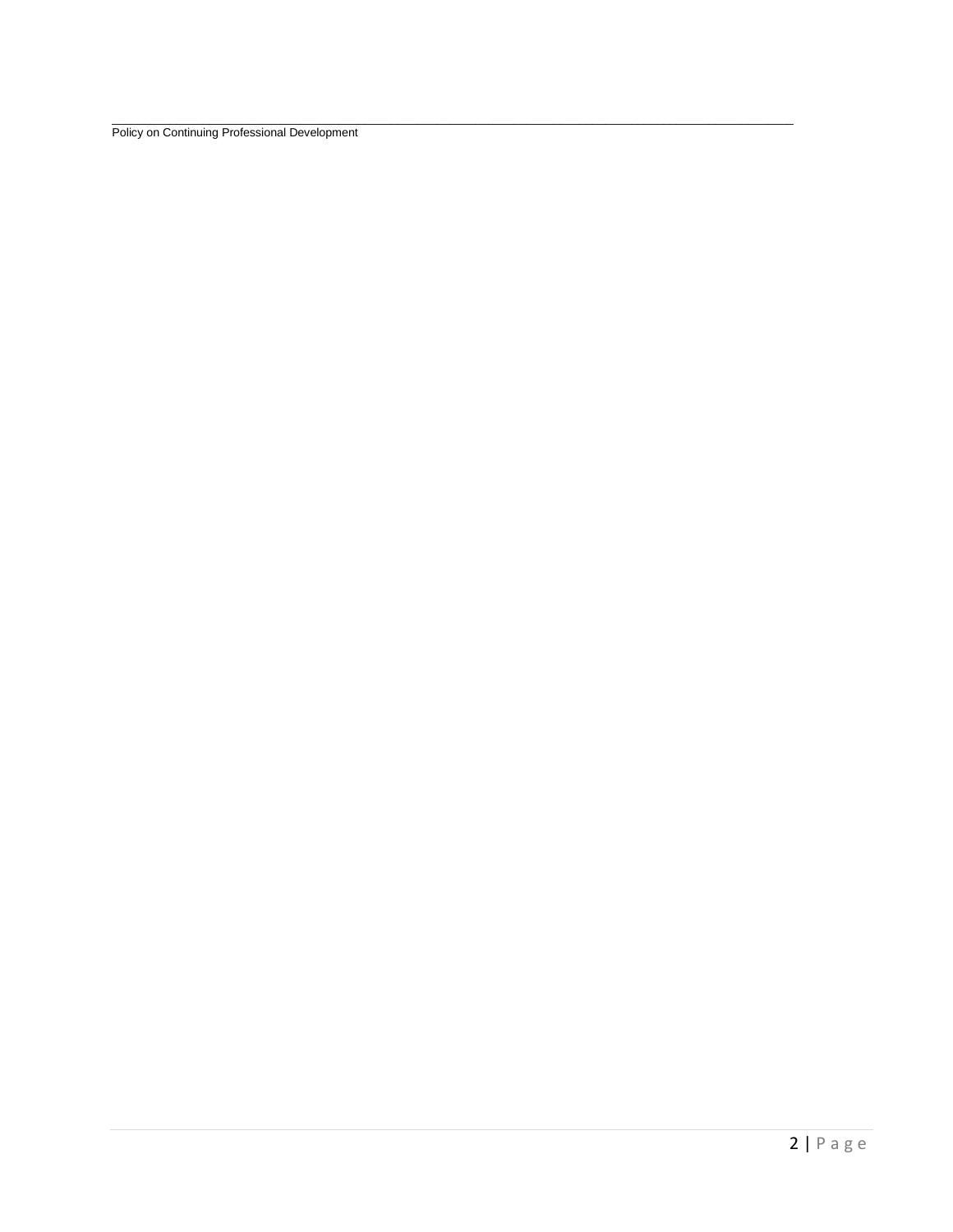# **C O N T E N T S**

| <b>SECTION 1:</b>  | <b>BACKGROUND</b>                                                                                    |
|--------------------|------------------------------------------------------------------------------------------------------|
| <b>SECTION 2:</b>  | <b>OBJECTIVE OF THE CPD SYSTEM</b>                                                                   |
| <b>SECTION 3:</b>  | <b>WHAT IS CPD</b>                                                                                   |
| <b>SECTION 4:</b>  | <b>ADMINISTRATION</b>                                                                                |
| <b>SECTION 5:</b>  | ROLE OF EMPLOYERS OF REGISTERED PROFESSIONAL NATURAL SCIENTIFIC PERSONS                              |
| <b>SECTION 6:</b>  | <b>APPLICATION OF POLICY FOR VARIOUS CATEGORIES OF REGISTRATION</b>                                  |
| <b>SECTION 7:</b>  | <b>POSSIBLE EXEMPTIONS FROM CPD REQUIREMENTS</b>                                                     |
| <b>SECTION 8:</b>  | <b>CPD REQUIREMENTS</b>                                                                              |
| <b>SECTION 9:</b>  | <b>CATEGORIES OF ACTIVITIES FOR CPD CREDITS</b>                                                      |
| <b>SECTION 10:</b> | ROLE OF RECOGNISED VOLUNTARY ASSOCIATIONS AND ACCREDITED TERTIARY<br><b>EDUCATIONAL INSTITUTIONS</b> |
| <b>SECTION 11:</b> | APPROVAL OF PROVIDERS OF CPD ACTIVITIES                                                              |
| <b>SECTION 12:</b> | <b>PROCESS OF RENEWAL OF REGISTRATION</b>                                                            |
| <b>SECTION 13:</b> | <b>AUDIT</b>                                                                                         |
| <b>SECTION 14:</b> | <b>NON COMPLIANCE</b>                                                                                |

\_\_\_\_\_\_\_\_\_\_\_\_\_\_\_\_\_\_\_\_\_\_\_\_\_\_\_\_\_\_\_\_\_\_\_\_\_\_\_\_\_\_\_\_\_\_\_\_\_\_\_\_\_\_\_\_\_\_\_\_\_\_\_\_\_\_\_\_\_\_\_\_\_\_\_\_\_\_\_\_\_\_\_

Policy on Continuing Professional Development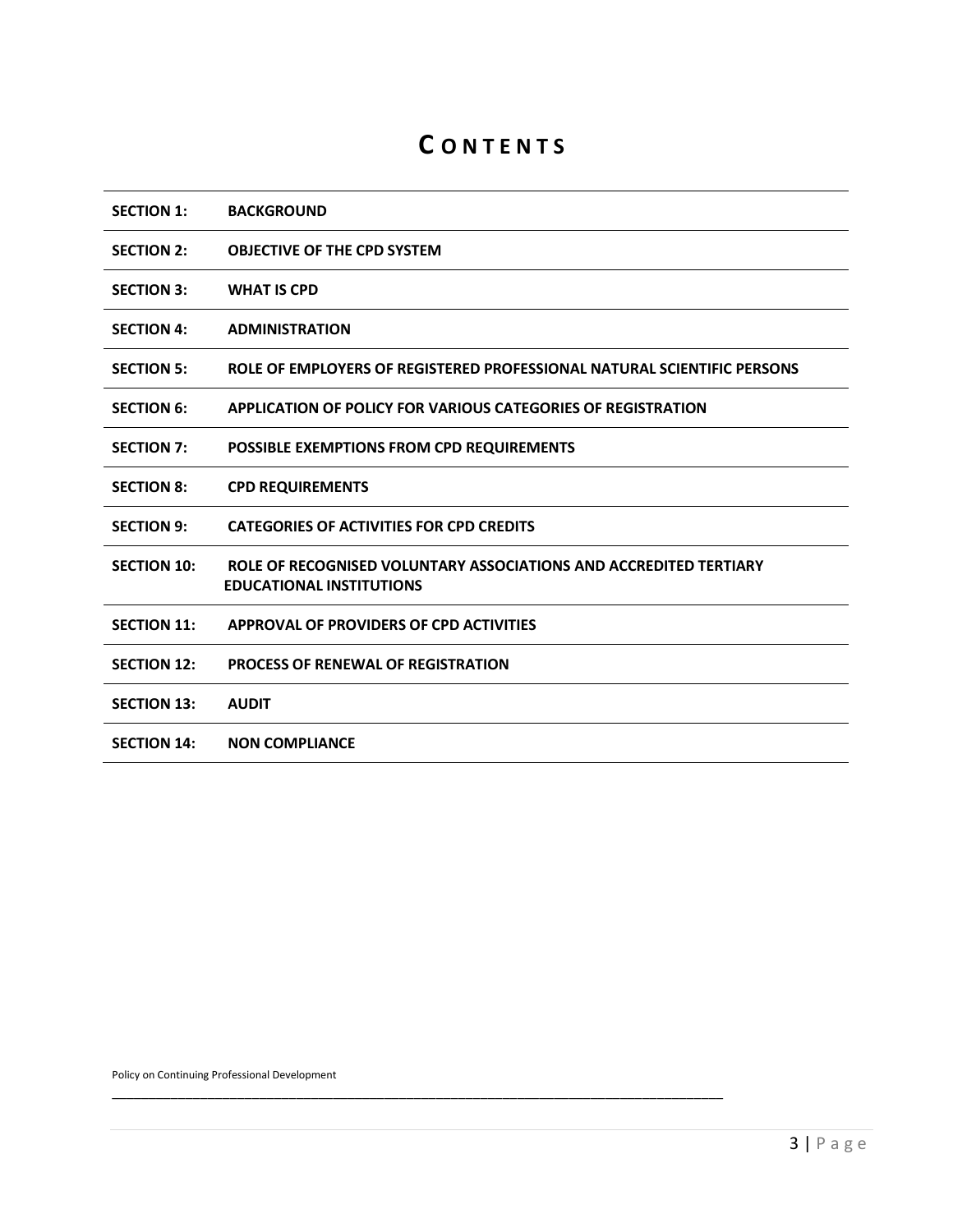#### **BACKGROUND**

SACNASP is responsible for regulating the practice of natural science in South Africa. Registered persons are required by their Code of Conduct to practice strictly within their area of competence and to maintain and enhance this competence. They therefore have the responsibility to keep abreast of developments and knowledge in their areas of expertise in order to maintain their competence. In addition to maintaining their own competence, they should strive to contribute to the advancement of the body of knowledge with which they practice, and to the profession in general.

SACNASP is charged by the Government in terms of the Natural Scientific Professions Act, 2003 (Act 27 of 2003) (hereinafter referred to as "the Act") to serve and protect the safety and health of the public by establishing and maintaining minimum standards of practice, knowledge and skills of registered natural science persons in the country as well as to establish and maintain standards of professional ethics among them.

Section 23(1) of the Act imposes a duty on a registered person to apply for the renewal of his/her registration with SACNASP "at least three months prior to the prescribed expiry date of his/her registration". Subsection (2) of this section confers the power on the Council to determine conditions for renewal of registration. Section 13(e) of the Act empowers Council to determine conditions relating to continuing education and training. The discretion provided for in the Act to make use of Continuing Professional Development (CPD) as a mechanism to determine renewal of registration, gives Council the opportunity to comply with both the renewal of registration and CPD requirements. However, it is not SACNASP's intention to "police" each and every registered person's career. SACNASP's point of departure is to assist with the creation of a culture of CPD for the South African Natural Scientific professions.

SACNASP will therefore institute a system of CPD, starting in 2017, which will be linked to renewal of registration from 1 April 2017 for all registered persons according to the policy set out in this Document.

# **SECTION 2**

#### **OBJECTIVE OF THE CPD SYSTEM**

CPD is introduced for all registered persons in order to:

• Ensure, through the creation of a culture of CPD, that all registered persons maintain their competence throughout their period of registration.

- Meet the requirements of the Act.
- Be the acceptable means for renewal of registration.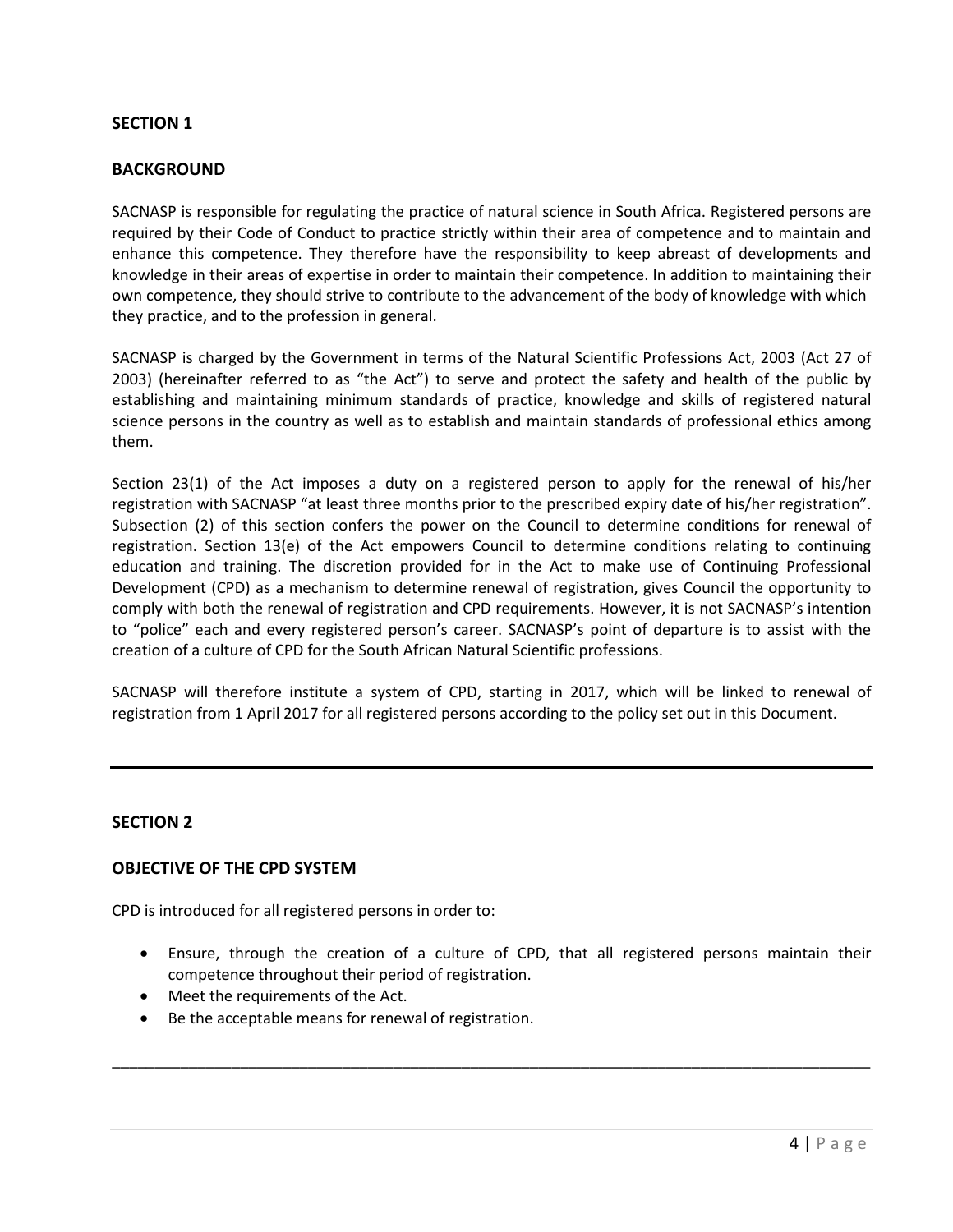#### **WHAT IS CPD**

CPD can be defined as the systematic maintenance, improvement and broadening of knowledge and skills, and the development of personal qualities necessary for the execution of professional and technical duties throughout a person's professional natural scientific career.

SACNASP's definition is widely drawn and not prescriptive so as to remain flexible enough to be relevant to all registered persons at all stages of their careers. The emphasis for meeting CPD requirements is not on the acquisition of credits for the attendance of academic or theoretical courses alone, but has been spread over three categories of activities, which would contribute to meeting the minimum CPD credits needed for renewal of registration. The categories are fully described in Section 9.

\_\_\_\_\_\_\_\_\_\_\_\_\_\_\_\_\_\_\_\_\_\_\_\_\_\_\_\_\_\_\_\_\_\_\_\_\_\_\_\_\_\_\_\_\_\_\_\_\_\_\_\_\_\_\_\_\_\_\_\_\_\_\_\_\_\_\_\_\_\_\_\_\_\_\_\_\_\_\_\_\_\_\_\_\_\_\_\_\_

#### **SECTION 4**

#### **ADMINISTRATION**

The CPD system is administered by SACNASP in terms of its obligation under the Act.

However, the responsibility to provide CPD activities according to specific criteria and guidelines is outsourced to recognised voluntary associations and accredited tertiary educational institutions and other recognized providers.

SACNASP ensures that the responsibilities outsourced are carried out in a fair, equitable and responsible manner. SACNASP therefore retains the right to review or withdraw any outsourced responsibilities from providers, should the circumstances so require.

\_\_\_\_\_\_\_\_\_\_\_\_\_\_\_\_\_\_\_\_\_\_\_\_\_\_\_\_\_\_\_\_\_\_\_\_\_\_\_\_\_\_\_\_\_\_\_\_\_\_\_\_\_\_\_\_\_\_\_\_\_\_\_\_\_\_\_\_\_\_\_\_\_\_\_\_\_\_\_\_\_\_\_\_\_\_\_\_\_

#### **SECTION 5**

#### **ROLE OF EMPLOYERS OF REGISTERED PROFESSIONAL NATURAL SCIENCE PERSONS**

Employers are responsible for creating a suitable work environment, which supports and promotes the participation of registered persons in activities that maintain their competence. Employers also share a responsibility to maintain a work environment in which the continued development of registered persons is assured.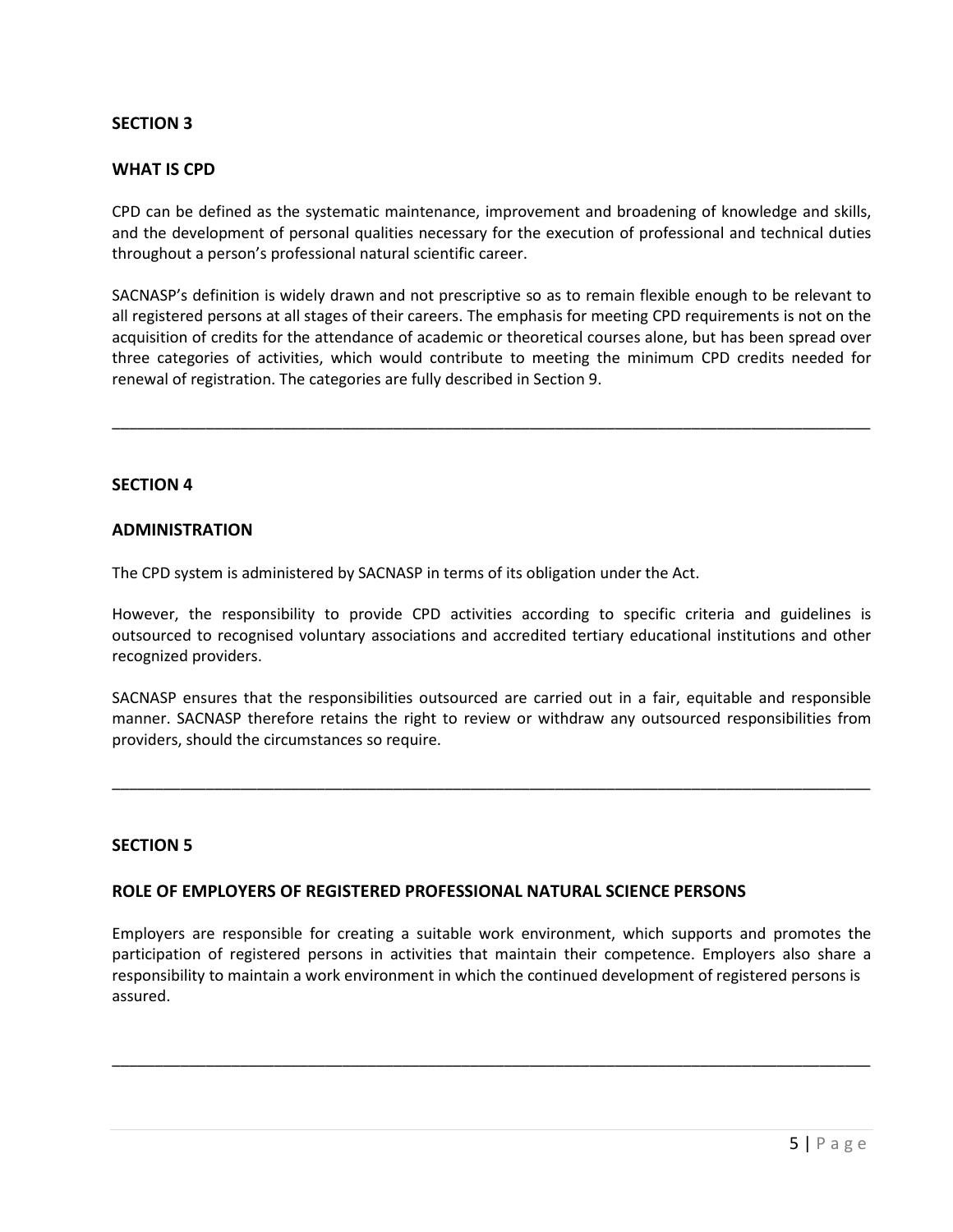# **APPLICATION OF POLICY FOR ONLY ONE CATEGORY OF REGISTRATION IN VARIOUS FIELDS OF PRACTICE**

\_\_\_\_\_\_\_\_\_\_\_\_\_\_\_\_\_\_\_\_\_\_\_\_\_\_\_\_\_\_\_\_\_\_\_\_\_\_\_\_\_\_\_\_\_\_\_\_\_\_\_\_\_\_\_\_\_\_\_\_\_\_\_\_\_\_\_\_\_\_\_\_\_\_\_\_\_\_\_\_\_\_\_\_\_\_\_\_

#### **Professional Categories**

This policy is applicable for all persons who are registered, viz. Professional Natural Scientist.

#### **SECTION 7**

#### **POSSIBLE EXEMPTIONS FROM CPD REQUIREMENTS**

#### **Registered Persons Undertaking Postgraduate Studies**

Registered persons who are undertaking full or part time postgraduate studies are not exempt from the CPD requirements. However, following the award of a post graduate qualification, CPD credits may be claimed as indicated in Section 9, Category 3, as specified by the various fields of practice. (See annexures, defined by the recognized VA's).

#### **Registered Persons Abroad**

Registered persons who are practicing abroad should meet the same requirements as those in South Africa and will not be granted deferment. However, documentary proof of compliance with CPD requirements in any particular country, where such requirements apply, will be accepted for CPD purposes in South Africa. In the absence of such proof of compliance with CPD requirements, documentation on activities attended outside South Africa will have to be submitted to SACNASP for evaluation and, if approved, the registered person will qualify for the specified CPD credits.

#### **Retired Registered Persons**

Retired registered persons, who no longer carry out any part-time consulting or natural scientific work, are exempted from CPD requirements.

Retired registered persons, who are listed as "retired" on SACNASP's database, and who carry out part-time consulting or natural scientific work within the limits of the SACNASP policy, are not exempt from CPD requirements, but they will be required to accumulate 3 credits per year and the requirement of at least 5 credits in a full five year cycle in Category 1 will not apply.

In the event of either of the above retired registered persons electing to return to active natural scientific practice, at least 3 credits for CPD activities should be presented to SACNASP in order to change their registration back to active in the category concerned.

If the retired registered person is still active in natural science, doing part-time consulting or natural scientific work, and who does not comply with the requirements for being listed as "retired" on the SACNASP Database, full compliance is required.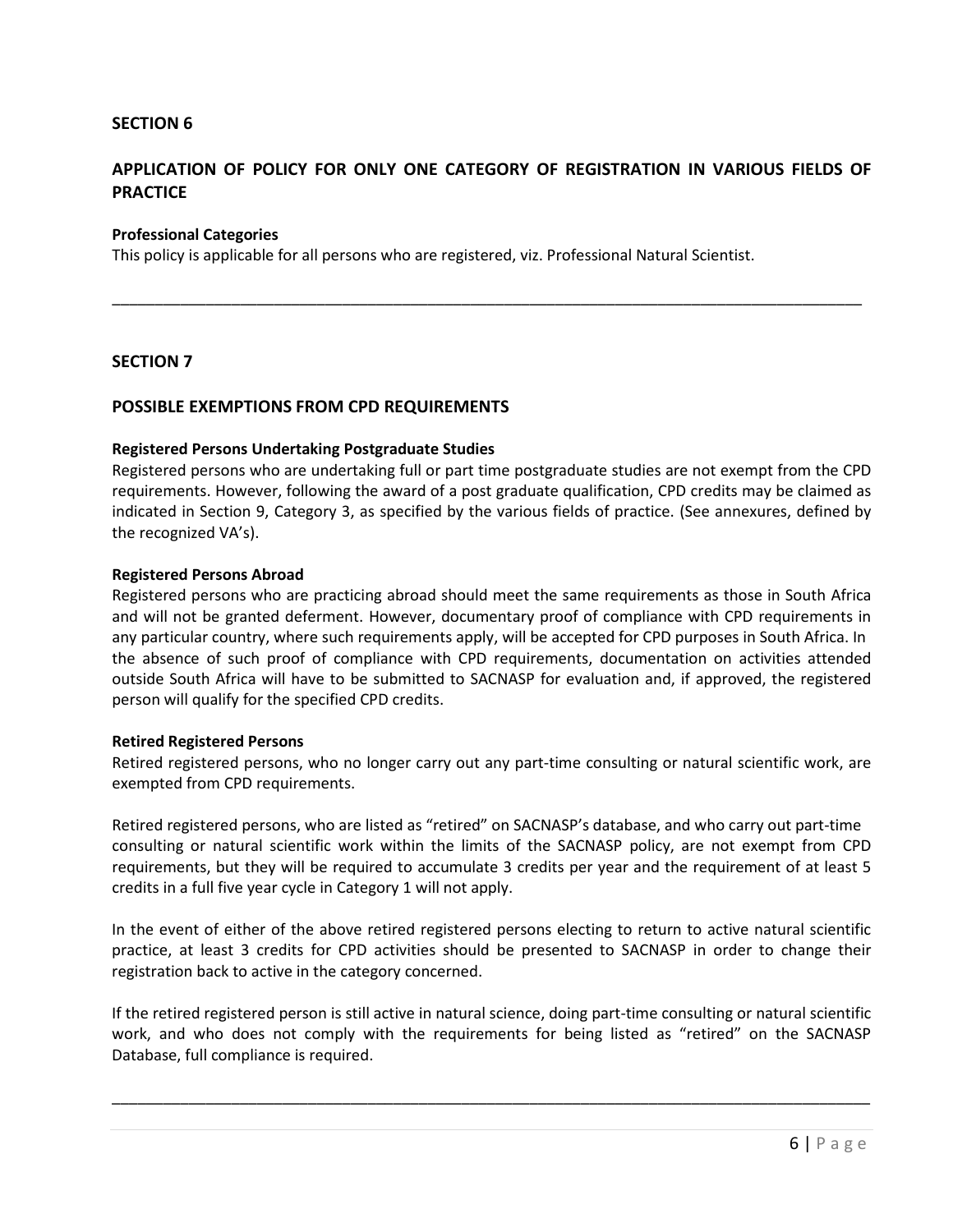#### **Deferment**

Registered persons may apply for deferment of CPD and SACNASP will review such applications individually. If reasons given are acceptable to SACNASP, deferment may be granted. Registered persons experiencing physical disability, illness or other extenuating circumstances as reviewed and approved by SACNASP may be exempt. Supporting documentation must be furnished to SACNASP.

\_\_\_\_\_\_\_\_\_\_\_\_\_\_\_\_\_\_\_\_\_\_\_\_\_\_\_\_\_\_\_\_\_\_\_\_\_\_\_\_\_\_\_\_\_\_\_\_\_\_\_\_\_\_\_\_\_\_\_\_\_\_\_\_\_\_\_\_\_\_\_\_\_\_\_\_\_\_\_\_\_\_\_\_\_\_\_\_\_

#### **SECTION 8**

#### **CPD REQUIREMENTS**

CPD will run in 5-year cycles, during which period every registered person will be required to accumulate 25 credits in order to retain registration. In any one year, the registered person will be required to accumulate a minimum of 3 credits. Details of the different categories of CPD activities are given in Section 9.

With the exception of persons covered by possible exemptions (Section 7) and the registration categories for which this policy applies (Section 6), all registered persons will be required to record their CPD activities electronically to the dedicated website for CPD at https://cpd.sacnasp.org.za/ - on an annual basis. (not later than 30 (thirty) days after completion of an annual cycle).

The number of credits accumulated in respect of each category of CPD activity during the specific annual cycle will be electronically recorded. Registered persons may access their personal record on the SACNASP website. In view of the possibility for audit, registered persons should keep verifiable evidence of all their CPD activities for at least five years. (The records should be uploaded to the website).

In order to comply with the requirement that all renewals of registration from 1 April 2017 onwards will require CPD credits.

\_\_\_\_\_\_\_\_\_\_\_\_\_\_\_\_\_\_\_\_\_\_\_\_\_\_\_\_\_\_\_\_\_\_\_\_\_\_\_\_\_\_\_\_\_\_\_\_\_\_\_\_\_\_\_\_\_\_\_\_\_\_\_\_\_\_\_\_\_\_\_\_\_\_\_\_\_\_\_\_\_\_\_\_\_\_\_\_

#### **SECTION 9**

#### **CATEGORIES OF ACTIVITIES FOR CPD CREDITS**

CPD credits must be obtained in at least two of the three categories listed below, with at least 5 credits per five year cycle from Category 1. The maximum credits, which may be accumulated annually in each category is also indicated.

#### **Category 1**:

| Developmental Activities: | 1 credit | 10 hours (No Max credits) |
|---------------------------|----------|---------------------------|
|                           |          |                           |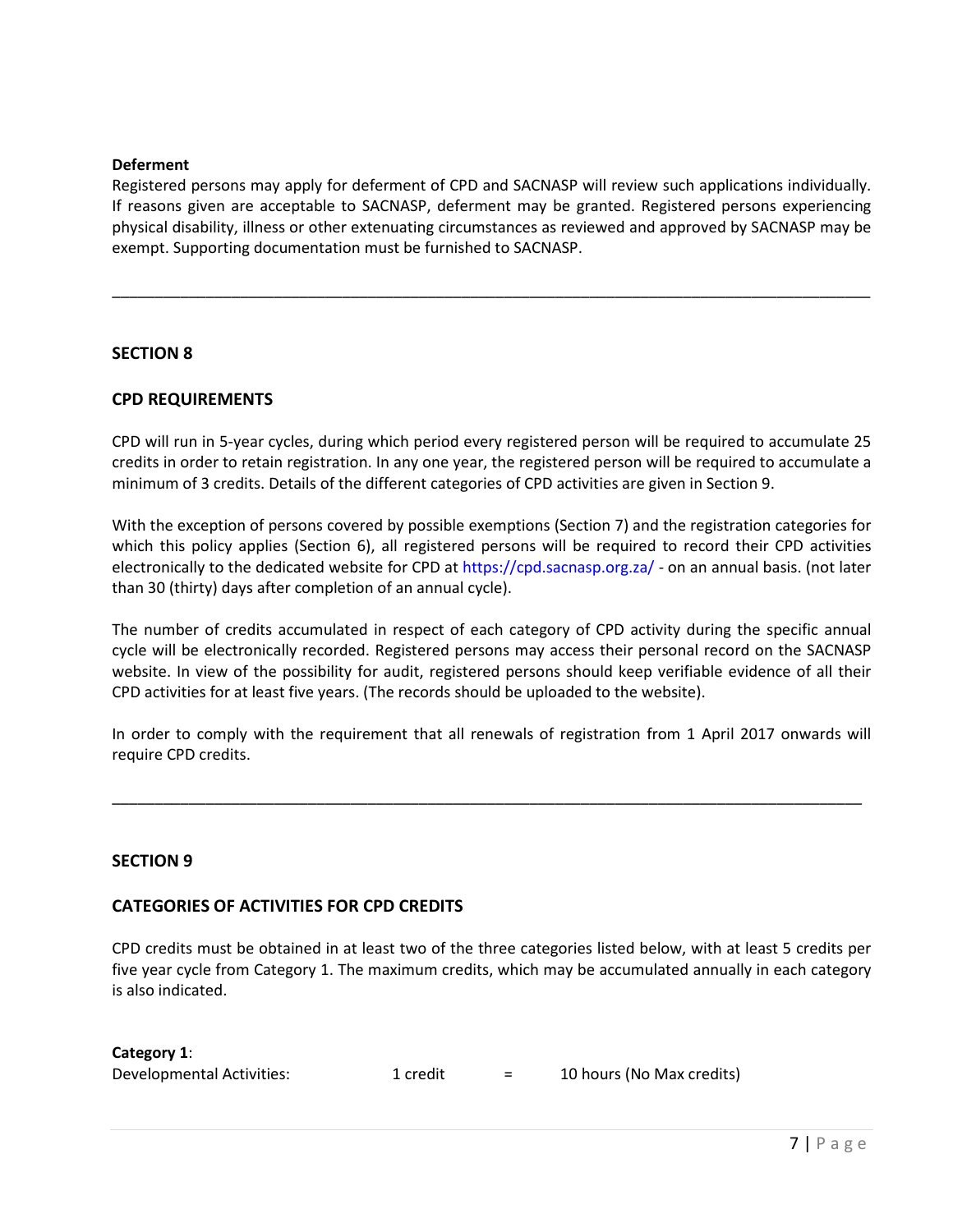#### **Category 2**:

Work-based Activities:

| $\bullet$<br>$\bullet$ | Natural Scientific Work:<br>Mentoring of | 1 credit  | $=$ | 400 hours (Max 800hrs/2credits) |  |  |
|------------------------|------------------------------------------|-----------|-----|---------------------------------|--|--|
|                        | Candidate practitioners:                 | 1 credit  | $=$ | 50 hours (Max 50hrs/credit)     |  |  |
| Category 3:            |                                          |           |     |                                 |  |  |
| Individual Activities: |                                          |           |     |                                 |  |  |
|                        | • Membership of a recognized             |           |     |                                 |  |  |
|                        | <b>Voluntary Association:</b>            | 1 credit  |     | (not linked to hours)           |  |  |
| • Other activities:    |                                          | 1 credits | $=$ | 10 hours (Max 30hrs/3 credits)  |  |  |

In order for this policy to meet the needs of all registered persons, the requirements for CPD need to be as flexible as possible. SACNASP expects that when registered persons are deciding on the contents and value of their CPD activity, they will ensure a balance in their CPD activities between the following three categories.

# **Category 1: Developmental Activities:**

#### **Refer to the policy annexures, where applicable. (The recognized voluntary associations drafted their own specific developmental activities). Where a VA did not specify the activities then this policy will apply.**

Attendance of structured educational/developmental meetings will be credited with one credit per 10 hours of attendance. A full day activity will be regarded as being for 10 hours and a half-day activity will be regarded as 5 hours and hence a half a credit.

Activities:

- Conferences
- Congresses
- Large group workshops
- Lectures
- Seminars
- Refresher courses
- Symposiums

# **Category 2: Work-based Activities:**

**Refer to the policy annexures, where applicable. (The recognized voluntary associations drafted their own specific wok-based activities) Where a VA did not specify the activities then this policy will apply.**

A different formula is used to calculate credits in this category. Since registered persons also remain current by performing their day-to-day natural scientific responsibilities, a weighting of one credit for every 400 hours per year for natural scientific related work (including management) is awarded for this category. A maximum of two credits for 800 hours per year may be earned in respect of this activity.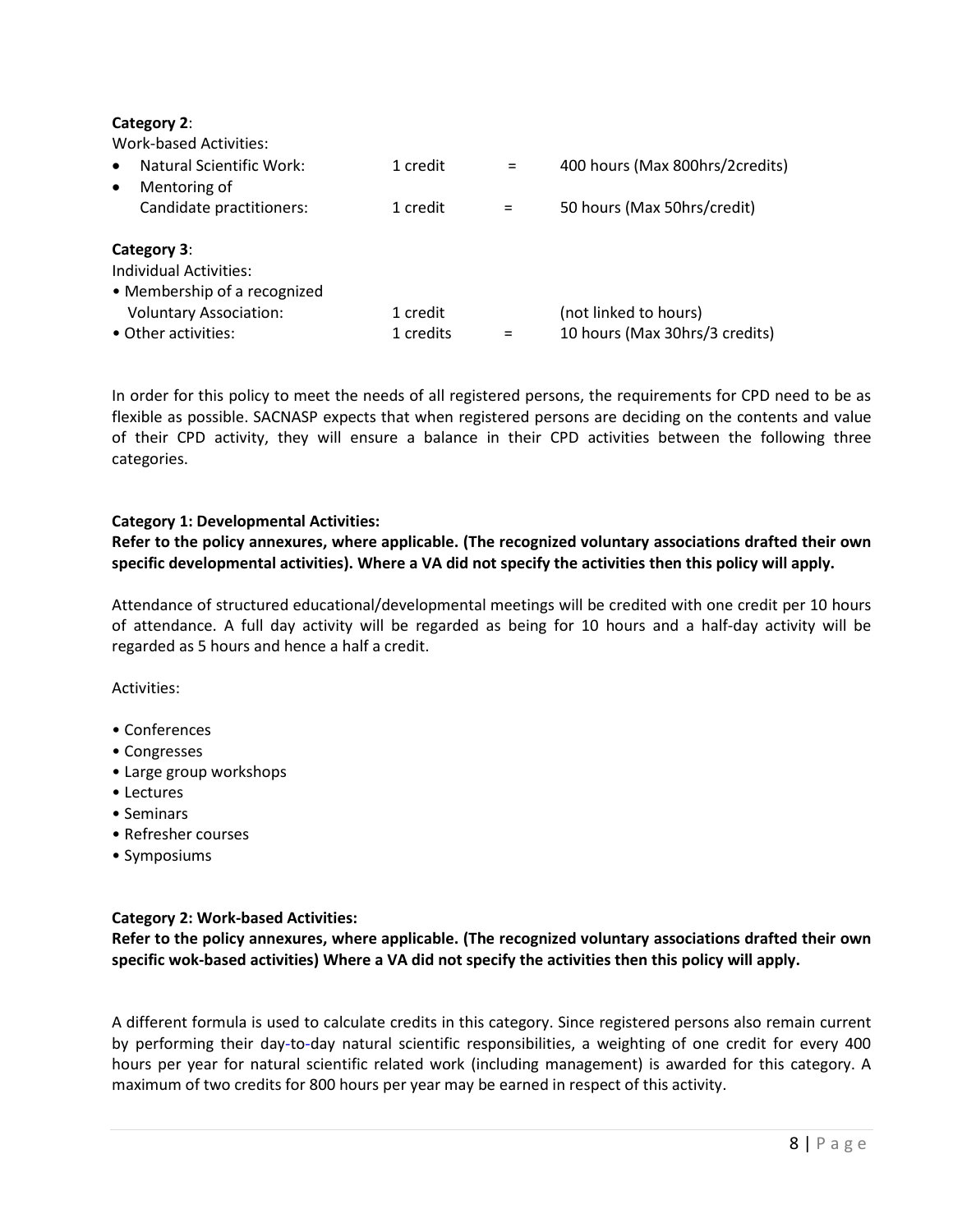In addition, the mentoring of candidate persons in the workplace will be recognised as CPD with a maximum of one credit for 50 hours of mentoring per year. In-house skills training sessions organised by an employer/natural scientific company and career guidance for candidates may also be presented under this sub-category.

# **Category 3: Individual Activities.**

Membership of a SACNASP recognised voluntary association (natural scientific society/institution or institute) will result in a maximum of 1 credit per annum.

# **Other Activities:**

**Refer to the policy annexures, where applicable. (The recognized voluntary associations drafted their own specific category 3 activities pertaining to the field of practice.) Where a VA did not specify the activities then this policy will apply.**

If the VA did not draft a list of other activities, specific to the field of practice, then the registered individual can select from the following credited list:

- Part-time lecturing to undergraduate and postgraduate students: one credit for every 10 hours of lecturing.
- Supervision of students undertaking postgraduate studies: 2 credits per year.
- Oral examinations of final year and postgraduate students: 1 credit for every 10 hours of active involvement.
- Evaluation of M dissertations and PhD theses by external examiners: 2 credits per year.
- Evaluation of final year students by external examiners: 1 credit per year
- Publication of research in peer reviewed journals: a single author: 2 credits per publication. Where paper has a number of authors: 1 credit per publication per author.
- Publication of technical articles: 1 credit per article published.
- Papers presented at conferences or congresses / poster presentations: 1 credit each.
- Participation in statutory, professional, institutional, technical or non-technical committees or task groups: one credit for every 10 hours of active participation.
- Evaluation of educational programmes at Universities and Universities of Technology (Technikons) for accreditation purposes: 1 credit for every 10 hours of active involvement.
- Evaluation of educational qualifications for SACNASP's Qualifications Examination Committee: 1 credit for every 10 hours of active involvement.
- Evaluation of competence and applications for registration for SACNASP's Registration Committees and Professional Advisory Committees: 1 credit for every 10 hours of active involvement.
- Relevant additional qualifications (these are exceptional allocations): A completed postgraduate qualification: 5 credits.
- Self-study which includes, but is not restricted to studying of journals or electronic or computerised material, one credit for every 10 hours of study. All activities under this item must be verified.

A maximum of 3 credits (30 hours) may be accumulated under this portion of this category, with the exception stated above for postgraduate studies. (Refer to the annexures for more detail on activities).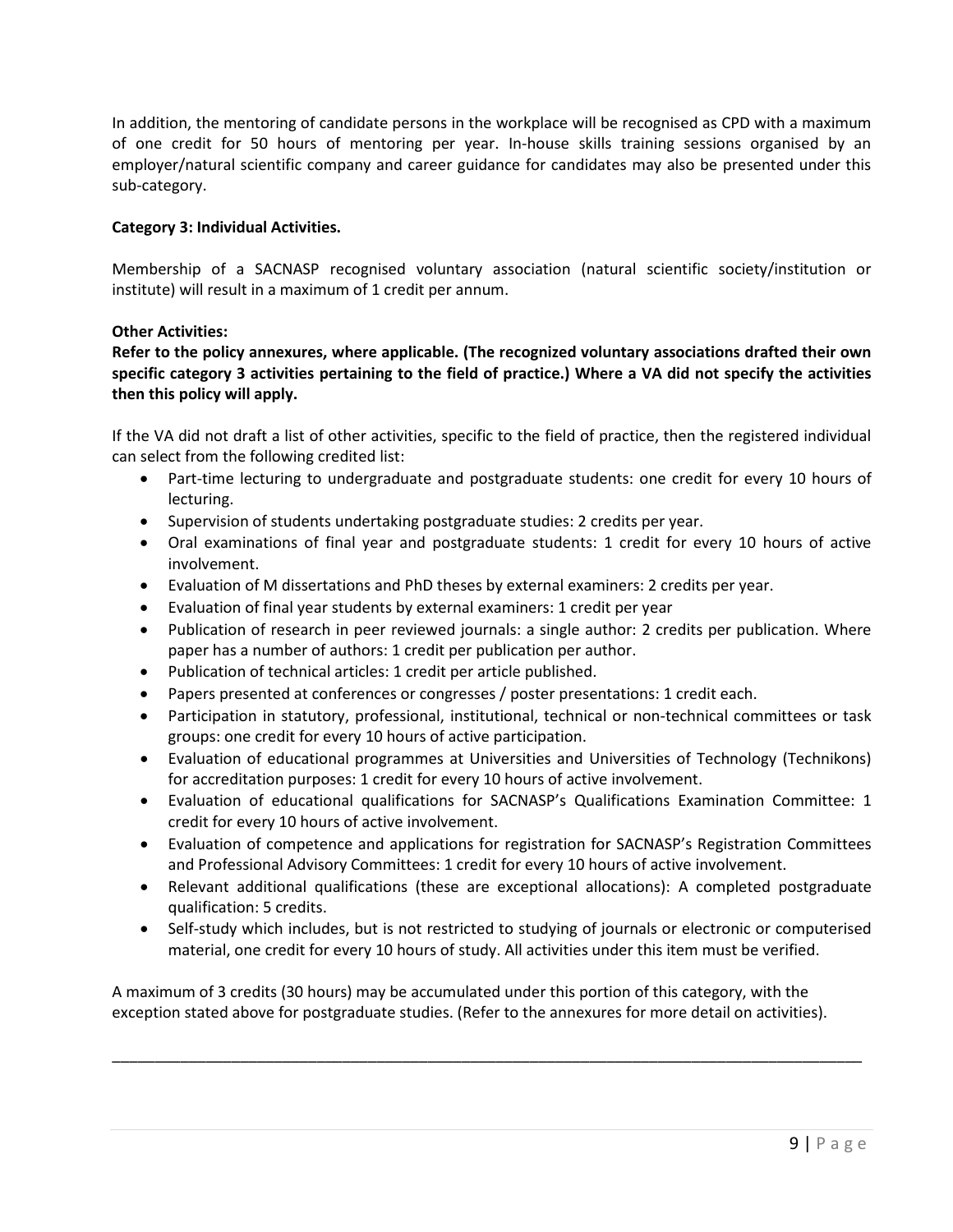# **ROLE OF RECOGNISED VOLUNTARY ASSOCIATIONS AND RECOGNISED TERTIARY EDUCATIONAL INSTITUTIONS**

In South Africa the voluntary natural scientific associations and recognised tertiary educational institutions render an invaluable service in offering a wide range of services that can be used by natural scientific persons to maintain and improve their competence.

SACNASP expects that the recognized voluntary associations should where possible as part of their activities assist their members in identifying CPD activities which meet their needs, present CPD activities as described in Category 1, Section 9. Recognized voluntary associations will also be responsible for the validation and monitoring of courses, seminars and conferences offered for CPD credits by other providers.

\_\_\_\_\_\_\_\_\_\_\_\_\_\_\_\_\_\_\_\_\_\_\_\_\_\_\_\_\_\_\_\_\_\_\_\_\_\_\_\_\_\_\_\_\_\_\_\_\_\_\_\_\_\_\_\_\_\_\_\_\_\_\_\_\_\_\_\_\_\_\_\_\_\_\_\_\_\_\_\_\_\_\_\_\_\_\_\_\_

#### **SECTION 11**

#### **APPROVAL OF PROVIDERS OF CPD ACTIVITIES**

SACNASP has given approval to voluntary associations recognised as such in terms of the Act, as well as accredited tertiary educational institutions to run activities, which will be acknowledged for obtaining CPD credits. SACNASP regards these bodies as capable of ensuring that all their courses, seminars or conferences etc. would be of adequate standard. These activities are those described in Category 1, Section 9.

All other bodies, such as private companies or state organizations, would need to have the contents of every event they provide for in this Category of CPD approved by the recognised voluntary association for the discipline or category of registration concerned and for the assignment of the appropriate credits. The organisers of these courses, conferences or seminars etc would therefore have to register on the website, wwwsacnaspcpd.org as a training provider and submit the material for validation. The appropriate VA will validate the activity and charge a fee for such evaluation and approval.

Registered persons, who intend participating in an activity provided by any other bodies, should ensure that the activity is approved, so that the credits awarded will be recognised by SACNASP.

In approving a Category 1 CPD activity, recognized voluntary associations will ensure that the following aspects are covered:

- The activity should serve to maintain or enhance the knowledge, skills and competence of all those who participate in it.
- The activity should meet an educational and developmental need and provide an effective learning experience for the participants.
- The participants or group of participants must be specified (e.g. professional natural scientist), and where appropriate, the field of practice should also be specified.
- The depth and breadth of the subject matter covered must be appropriate with sufficient time for discussion.
- The subject covered should provide a balanced view and should not be unduly promotional.
- The presenters should have proven practical and academic experience and be good communicators.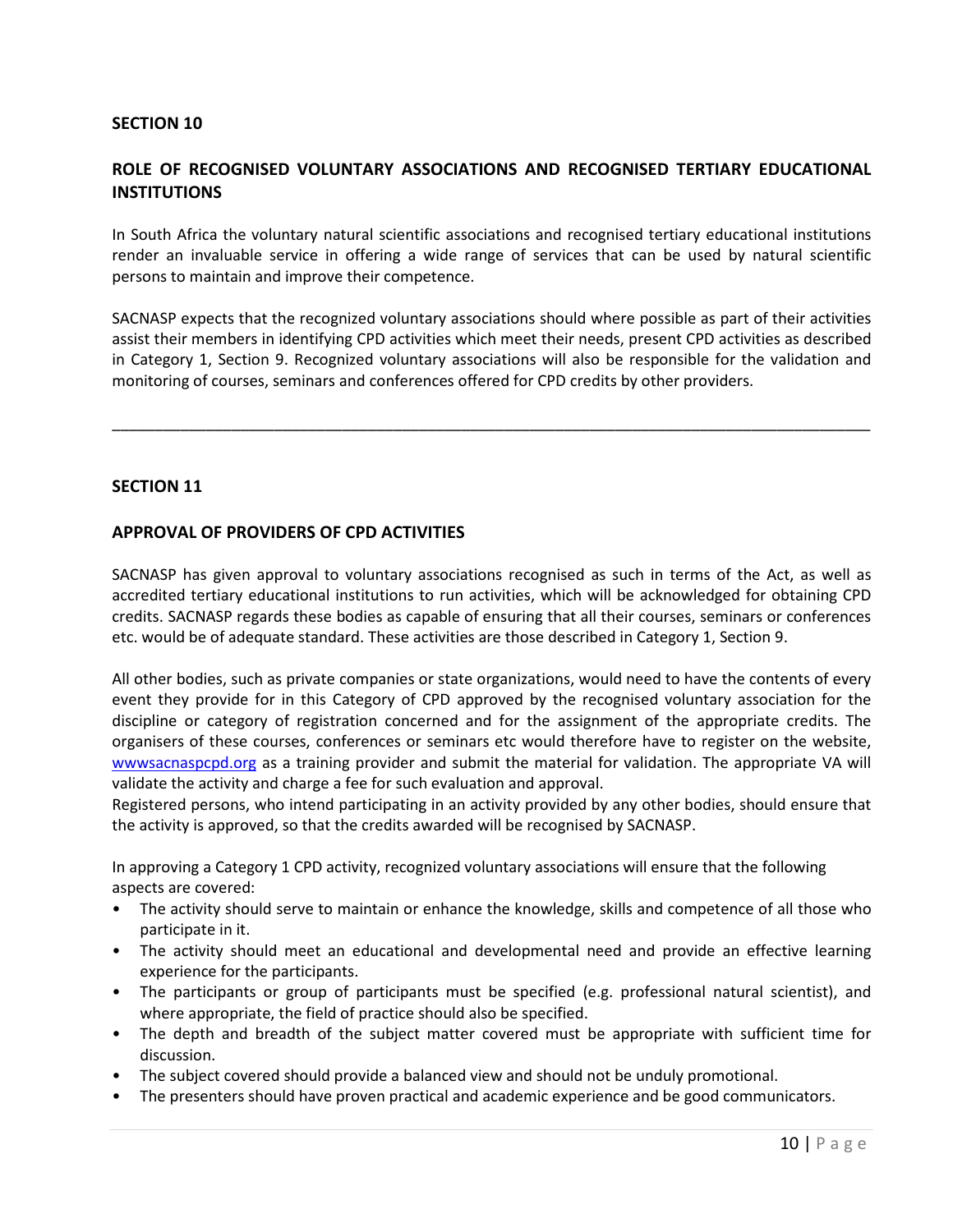• Evaluation forms for obtaining feedback from participants on the activity must be provided for rating of the relevance, quality and effectiveness of the activity.

Private Providers of CPD activities will be required to register and submit their application for approval on the website, [www.sacnaspcpd.org.](http://www.sacnaspcpd.org/)

\_\_\_\_\_\_\_\_\_\_\_\_\_\_\_\_\_\_\_\_\_\_\_\_\_\_\_\_\_\_\_\_\_\_\_\_\_\_\_\_\_\_\_\_\_\_\_\_\_\_\_\_\_\_\_\_\_\_\_\_\_\_\_\_\_\_\_\_\_\_\_\_\_\_\_\_\_\_\_\_\_\_\_\_\_\_\_\_\_

# **SECTION 12**

#### **PROCESS OF RENEWAL OF REGISTRATION**

All registered professional natural science persons will be required to apply for renewal of registration on the prescribed form at least 3 months prior to the expiry of their registration. This renewal of registration every five years will be done via the website,<https://cpd.sacnasp.org.za/>

However, those registered persons who are identified administratively as having not met the requirements, will be advised accordingly that their deficient CPD record will be referred to the relevant Professional Advisory Committee for decision. Possible actions that may be taken by SACNASP are given in Section 14.

\_\_\_\_\_\_\_\_\_\_\_\_\_\_\_\_\_\_\_\_\_\_\_\_\_\_\_\_\_\_\_\_\_\_\_\_\_\_\_\_\_\_\_\_\_\_\_\_\_\_\_\_\_\_\_\_\_\_\_\_\_\_\_\_\_\_\_\_\_\_\_\_\_\_\_\_\_\_\_\_\_\_\_\_\_\_\_\_\_

#### **SECTION 13**

#### **AUDIT**

SACNASP will conduct random audits of up to 10% of the CPD records of all registered persons in the different categories of registration annually.

If selected for audit, registered persons will be required to send, within four weeks of initial notification, verification of their CPD activities in the form of a certificate, list of results, record of attendance, receipt of course payment, or a written verification from the recognised voluntary association or accredited tertiary educational institution, which presented the developmental activity. Where the CPD activity was presented by any other provider, proof of approval of the activity from the recognized voluntary association together with proof of attendance must be submitted.

The audit of CPD submissions will be done by members of SACNASP's Registration and Professional Advisory Committees to ensure that the principle of peer group evaluation and judgment is maintained. Registered persons being audited will be advised of the outcome. Those who do not pass the audit, will have their record and verification documentation referred to the relative Registration Committee or Professional Advisory Committee for decision. Possible actions that may be taken by SACNASP are given in Section 14.